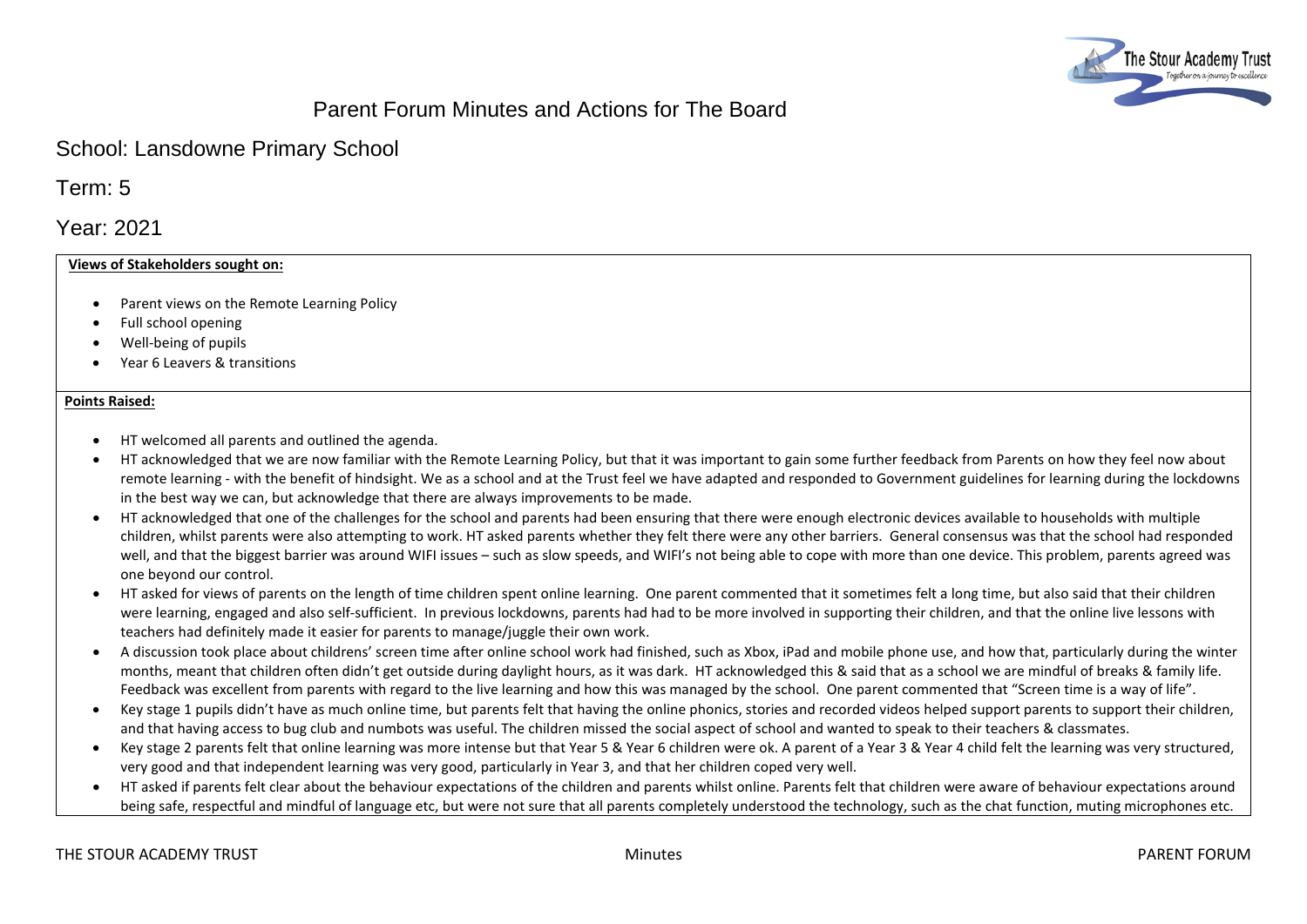Generally, parents felt that the behaviour of the children was brilliant. Agreed that should we ever need to resort to remote learning in the future, that the school would clarify & communicate the behaviour expectations again with parents – as a reminder.

- HT asked for views on teacher/child and teacher/parent contact. Some parents felt that they & their children needed contact with teachers, and one parent commented that she liked the Thursday afternoon drop-in as she liked the reassurance from teachers. General consensus from parents was that some children had struggled without social interactions with their peers, and that since returning to school this had impacted some children in terms of a regression in their social skills, such as speaking to each other in appropriate ways and turn taking etc.
- HT summarised that social time for children is key and that the children enjoyed the social time online that they did have.
- Parents felt that video calls with teachers were really good and overall, parents prefer having parents evening online and that this helps working parents. HT agreed that this has been one of the positive things to take away from remote learning and face to face restrictions, and that moving forward the school may strike a balance between having both face-to-face and online parents' evenings.
- HT asked parents if they felt that children enjoyed the soft learning, such as DT, music, PE, and what parents felt about this. Topic and crafts in Year 4 was positive, whilst Year 6, was more practical as they were older. One parent found it frustrating to manage and tiring as the onus was on parents to facilitate, but that the children were generally accepting about what they could/couldn't do. Parents felt that PE was enjoyed mostly by the children, and a good balance for the curriculum. PE with Joe Wicks was a hit with many children and parents.
- HT asked parents if they felt their children were safe whilst online learning, and parents confirmed that they genuinely felt their children were safe, and there were no concerns. One parent commented that with phonics one to one sessions, teachers asked that a parent be in the same room. HT confirmed that the school will continue to look at safety on line and will discuss with children the importance of keeping themselves safe. HT asked parents how easy they felt it was to submit childrens' work. One parent commented that this had been a "learning curve, but had got it now and it was all good!"
- HT asked parents how they felt teaching assistants (TA's) were utilised within class. Overwhelmingly parents were impressed with how TA's and class teachers (CT's) managed their time and there were no problems. HT asked for feedback with regard to support for children on an Educational Health Care Plan (EHCP) and if parents felt that needs were met. Parents had no concerns, and HT acknowledged that the majority of children with either extra needs or classed as vulnerable, were attending school physically throughout lockdown.
- HT asked parents how their experience of IT support was, and parents overwhelmingly felt that IT response was "sorted quickly", "really on the ball". HT agreed that IT had done an outstanding job as the IT team consisted of 2 people across 8 schools.
- Discussion took place around the continued well being of our children. HT shared with parents that we are seeing a number of anxieties from children, who are sharing their worries with teachers and staff, post lockdown – and that we are responding to this and supporting our families by signposting to services, like counselling support, Early Help, school nursing, Emotional Well-being team, workshops and 1 to 1 and group sessions for both parents and children. HT reported that we are in the process of re-instating nurture, and managing that over term 6, to be up and fully ready for Term 1 in September 2021, inline with the lifting of restrictions. Parents commented on the need for children to have help with improving their social skills (where lockdown has negatively impacted on children), such as sharing skills and manners and social communication. Parents commented on the fact that their children have become a lot less independent, and need support with getting this back. The HT commented that our well-being day at the beginning of term was a huge success. Team building and games really helped both staff and pupils to re-intergrate back into school life, re-establishing relationships and boundaries and enabled most to become settled quickly, ready for learning. Parents agreed this was very much needed after such an extended period of being out of school and its routines. HT explained that emotional check-ins, on a 1 to 1 basis worked well, providing opportunities to discuss specific themes across the week. TA's also provided structured opportunities to play should some children need it.
- A discussion took place about Year 6 leavers and what activities they may be permitted to have. HT explained that it would be unlikely that we would be able to have in-house audiences, but there would be leavers activities in the form of some kind of social – though not sure what this will look like at this point. Leavers assembly will take place, but this might be remote, depending on government advice at the time. Parents suggested a water themed activity day, which the HT agreed to investigate. A parent asked if the Year 4 residential would take place, and the HT confirmed this would be doubtful. There was discussion about a possible activity day on site, but not overnight.
- Date of next meeting to be confirmed by HT.